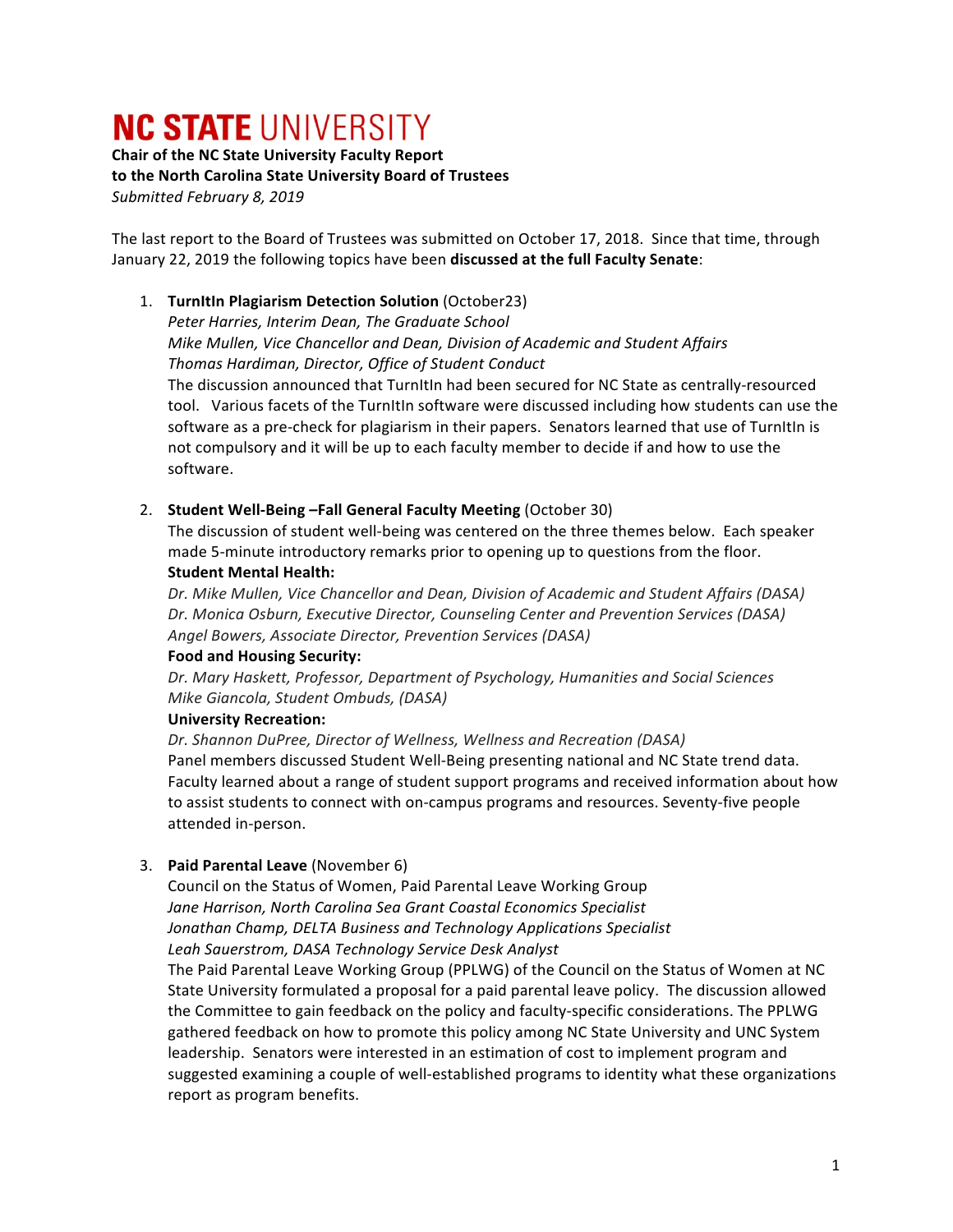4. Non-Tenure Track Faculty Employment Conditions and Faculty Designation (December 4) **Phil Sannes, Co-Chair, Governance and Personnel Policy Committee** *Marina Bykova, Co-Chair, Governance and Personnel Policy Committee* The Faculty Senate's Governance and Personnel Policy (GovPP) Committee has been exploring how to improve the status of faculty who are not in tenure line faculty positions. Following extensive conversations within the Committee and with University leadership the Committee has formulated a set of preliminary recommendations. The GovPP Committee received feedback from senators and will return to the Faculty Senate with refinements prior to making a recommendation to the Provost.

# 5. **D.H. Hill Construction and Closures** (January 8, 2019)

*Doug Morton, Associate Vice Chancellor for Facilities Greg Raschke, Senior Vice Provost and Director of Libraries Mike Mullen, Vice Chancellor and Dean, Division of Academic and Student Affairs* D.H. Hill Library renovation of approximately 40,000 gross square feet scheduled for Spring 2019 includes an Academic Success Center, open study area, and Data and Technology Commons. Discussion covered planned use of space, access to the library during and following construction, and project timeline. Notably, the Hillsborough Street entrance will be re-opened and will remain open following construction.

# 6. **Campus Physical Security** (January 22, 2019)

NC State's Clery Act data was shared.

Dave Rainer, Associate Vice Chancellor, Environmental Health & Public Safety Dr. Jack Moorman, Chief of Police, University Police Department The speakers informed senators about university police hiring standards and on-going fitness reviews; which we learned are more stringent than City of Raleigh requirements. Campus safety functions with active relationships with other campus organizations including the Bias Incident Response Team, Behavioral Assessment Team and others to advance a comprehensive approach to campus safety. University Police is Commission on Accreditation for Law Enforcement Agencies and International Association of Campus Law Enforcement Administrators accredited.

#### **Other items:**

The **Spring General Faculty Meeting** is scheduled for March 5, 2019 in the Talley Student Center, Room 3285. The topic has not yet been determined.

The three Faculty Senate Committees (Academic Policy; Governance and Personnel Policy; Resources and Environment) discuss many issues and some of them are resolved without coming to the full Senate. Committee reports are posted on the website: https://facultysenate.ncsu.edu/